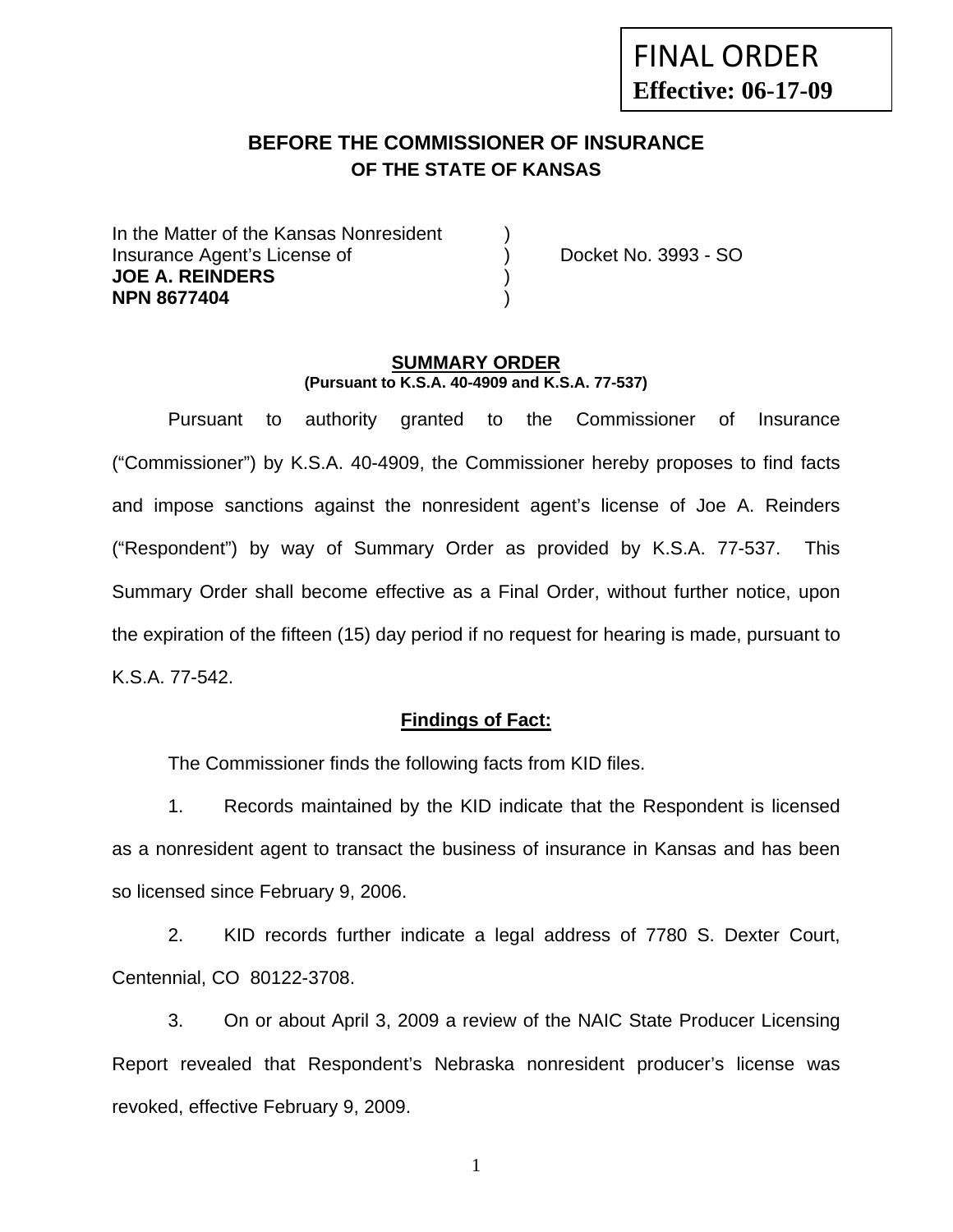4. Respondent has failed to report the discipline on his license to KID.

## **Applicable Law**

5. K.S.A. 40-4909(a) provides, in relevant part:

"The commissioner may deny, suspend, revoke or refuse renewal of any license issued under this act if the commissioner finds that the applicant or license holder has:

(2) Violated:

 (A) Any provision of chapter 40 of the Kansas StatutesAnnotated, and amendments thereto, or any rule and regulation promulgated hereunder

 (8) Used any fraudulent, coercive, or dishonest practice, or demonstrated any incompetence, untrustworthiness, orfinancial irresponsibility in the conduct of business in this state or elsewhere. . .."

6. The Commissioner may revoke any license issued under the Insurance

Agents Licensing Act if the Commissioner finds that the interests of the insurer or the

insurable interests of the public are not properly served under such license. K.S.A. 40-

4909(b).

7. A producer must inform the Commissioner of Insurance within 30 days of

any discipline against a producer's license. K.A.R. 40-7-9(a).

### **Conclusions of Law**

 8. The Commissioner has jurisdiction over Respondent as well as the subject matter of this proceeding, and such proceeding is held in the public interest. The Commissioner finds, based on the facts contained in paragraphs 3 and 4, that Respondent has demonstrated incompetence, untrustworthiness, or financial irresponsibility in the conduct of business.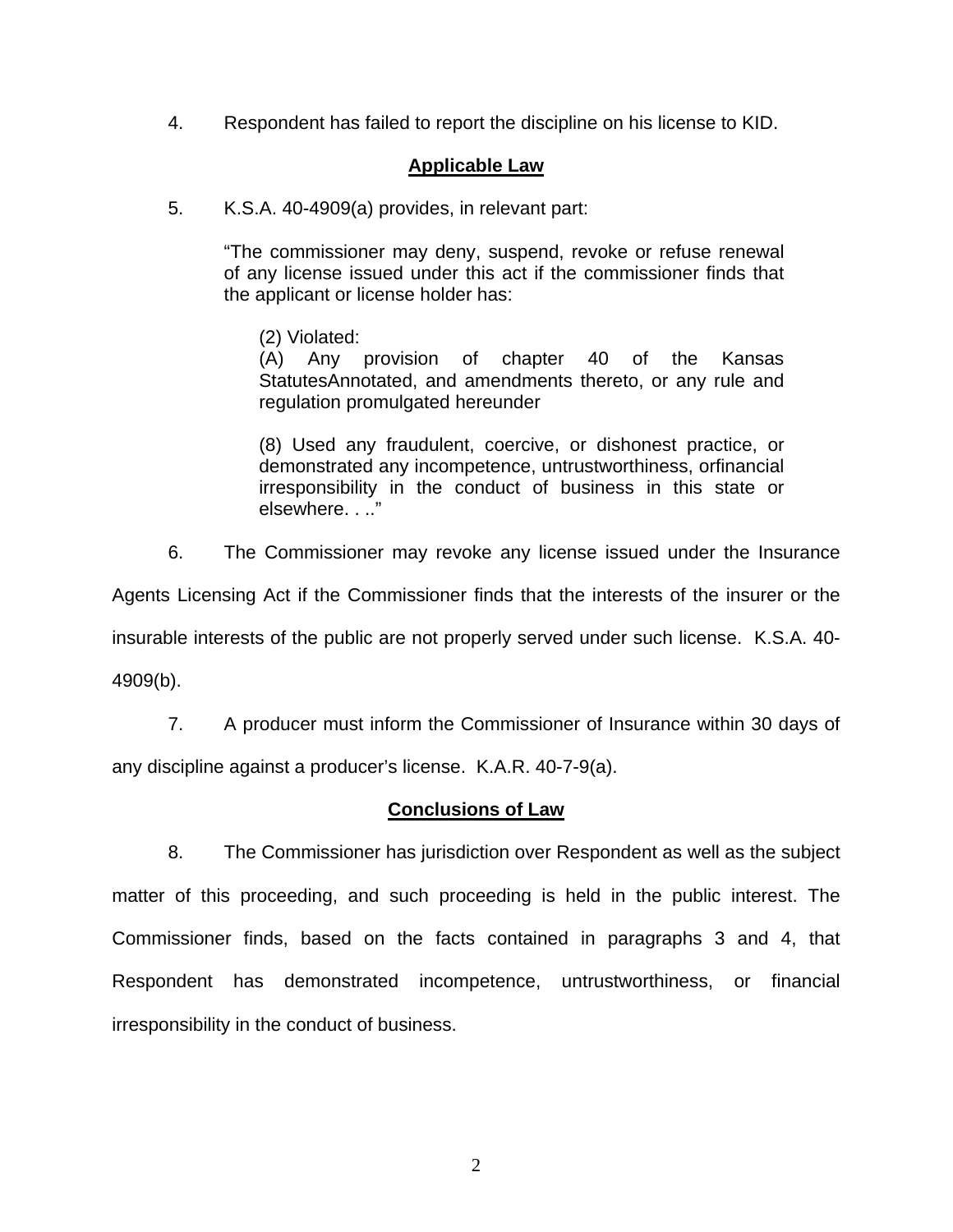9. Based on the Respondent's discipline and failure to report the discipline, the Commissioner concludes that sufficient grounds exist for the revocation of Respondent's insurance agent's license pursuant to K.S.A. 40-4909(b) because such license is not properly serving the interests of the insurer and the insurable interests of the public.

 10. Based on the facts and circumstances set forth herein, it appears that the use of summary proceedings in this matter is appropriate, in accordance with the provisions set forth in K.S.A. 77-537(a), in that the use of summary proceedings does not violate any provision of the law and the protection of the public interest does not require the KID to give notice and opportunity to participate to persons other than Joe A. Reinders.

**IT IS THEREFORE ORDERED BY THE COMMISSIONER OF INSURANCE THAT** the Kansas non-resident insurance agent's license of Joe A. Reinders is hereby **REVOKED. It is further ordered,** that Joe A. Reinders shall **CEASE and DESIST** from the sale, solicitation, or negotiation of insurance and/or receiving compensation deriving from the sale, solicitation, or negotiation of insurance conducted after the effective date of this order.

3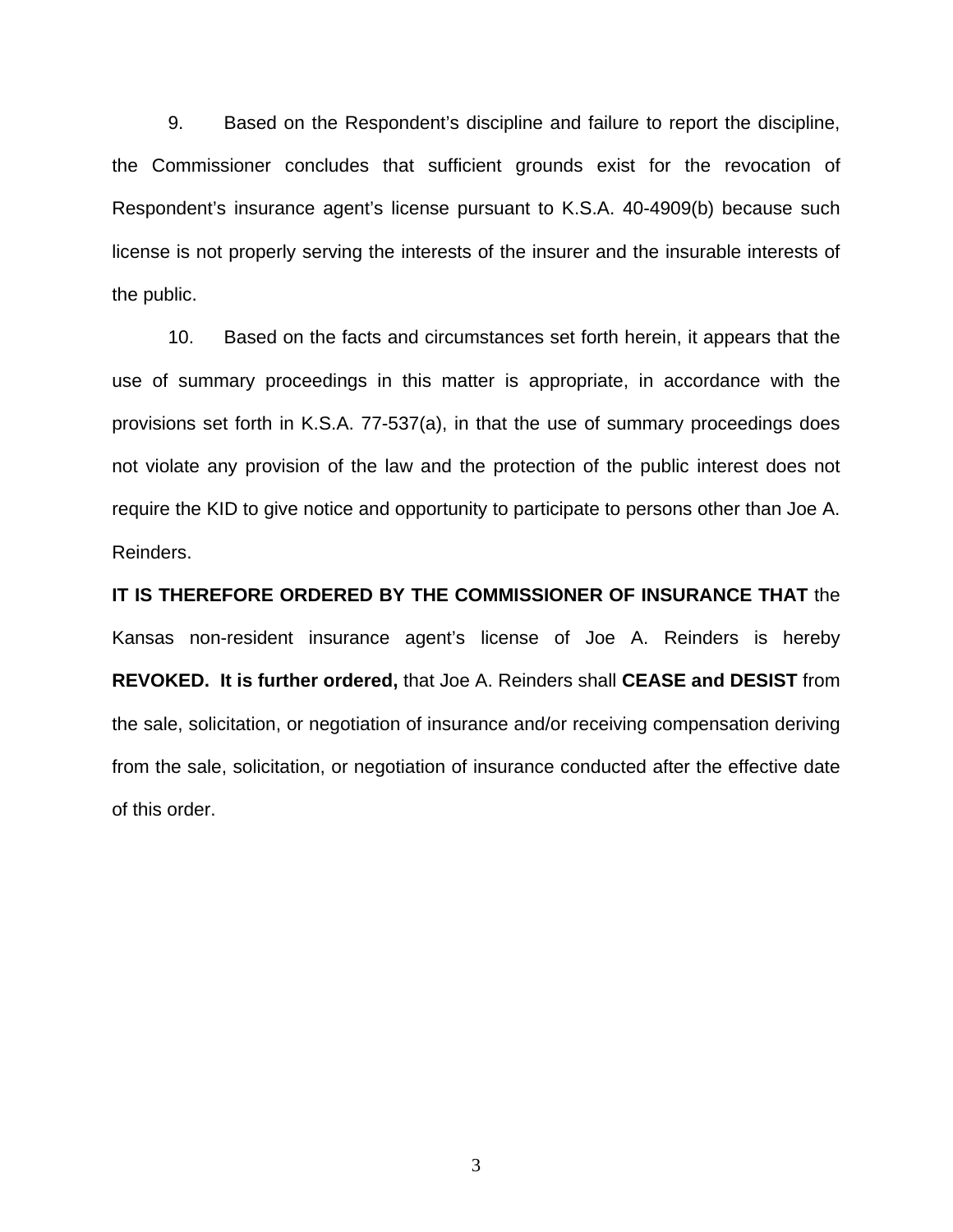### **NOTICE OF RIGHTS**

(Pursuant to K.S.A. 77-542)

Joe A. Reinders is entitled to a hearing pursuant to K.S.A. 77-537 and K.S.A. 77- 542, the Kansas Administrative Procedure Act. If Respondent desires a hearing, he must file a written request for a hearing with:

 John W. Campbell, General Counsel Kansas Insurance Department 420 S.W. 9<sup>th</sup> Street Topeka, Kansas 66612

This request must be filed within fifteen (15) days from the date of service of this Order. If Respondent requests a hearing, the Kansas Insurance Department will notify him of the time and place of the hearing and information on procedures, right of representation, and other rights of parties relating to the conduct of the hearing, before commencement of the same.

If a hearing is not requested in the time and manner stated above, this Summary Order shall become effective as a Final Order upon the expiration of time for requesting a hearing, pursuant to K.S.A. 77-613. In the event Respondent files a Petition for Judicial Review, pursuant to K.S.A. §77-613(e), the agency officer to be served on behalf of the Kansas Insurance Department is:

 John W. Campbell, General Counsel Kansas Insurance Department 420 S.W.  $9<sup>th</sup>$  Street Topeka, Kansas 66612